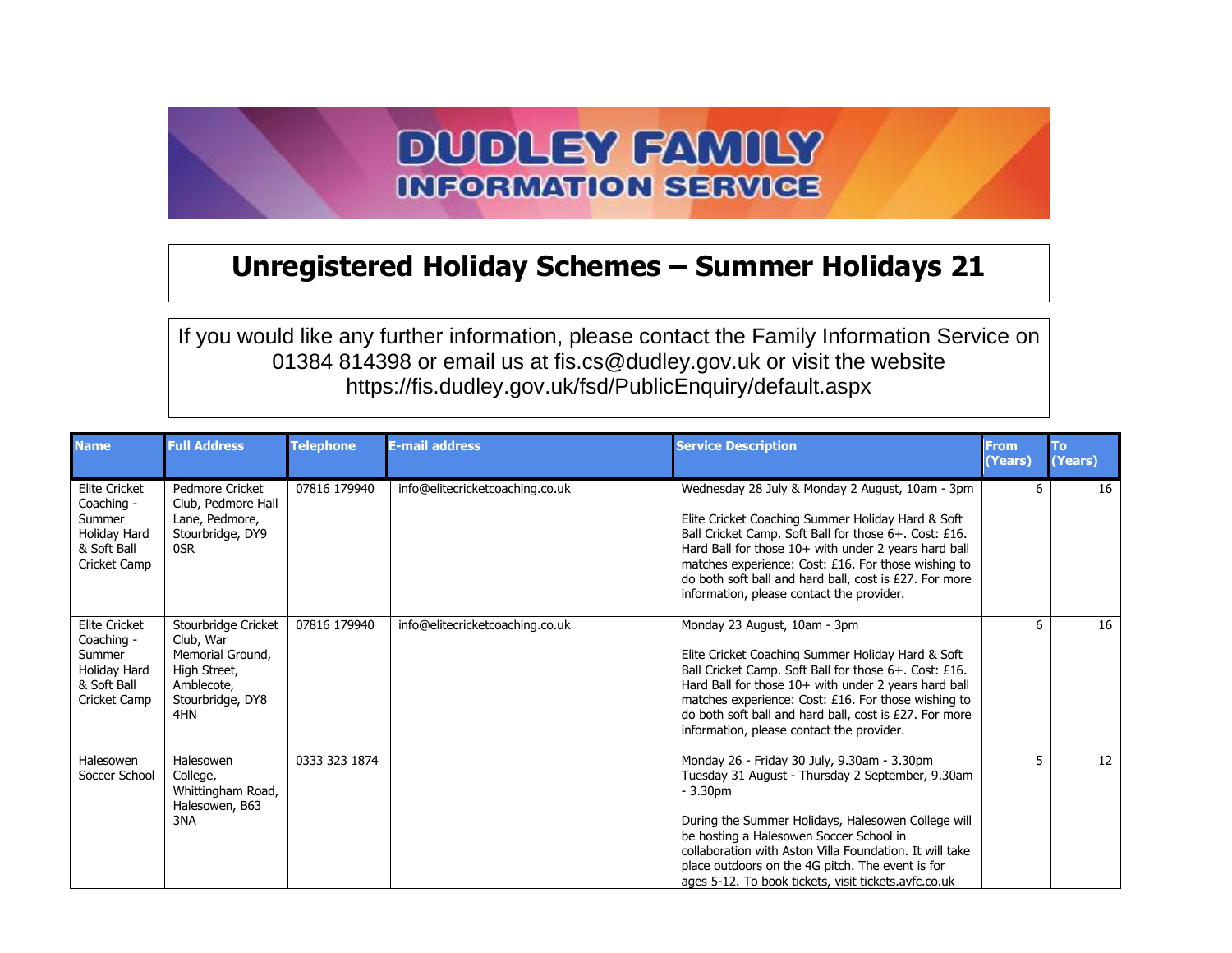| Halesowen<br>Tennis Club<br>Summer<br>Camps                                           | Manor Way Sports<br>Ground, Manor<br>Way, Halesowen,<br><b>B62 8RW</b>    | 07838 236691  | gbtennis@googlemail.com              | Monday 2 - Thursday 5 August, 9.30am - 12pm<br>Monday 23 - Thursday 26 August, 9.30am - 12pm<br>Halesowen tennis club is happy to announce the<br>summer Camps for this year.<br>Places are limited as per our guidelines surrounding<br>summer Camps and places can be booked via the<br>links below:<br>Week 1 - w/c 2nd August<br>https://clubspark.lta.org.uk//31625a77-b5e6-4f8e-<br>8408<br>Week 2 - w/c 23rd August<br>https://clubspark.lta.org.uk//75dd5782-b093-<br>4ed4-9a4c<br>Payment is made at the time of booking and you will<br>receive a response once booking is completed.        | 4 | 8               |
|---------------------------------------------------------------------------------------|---------------------------------------------------------------------------|---------------|--------------------------------------|--------------------------------------------------------------------------------------------------------------------------------------------------------------------------------------------------------------------------------------------------------------------------------------------------------------------------------------------------------------------------------------------------------------------------------------------------------------------------------------------------------------------------------------------------------------------------------------------------------|---|-----------------|
| Midland<br>Soccer<br>Coaching<br>Summer<br>Course                                     | The Earls High<br>School, Furnace<br>Lane, Halesowen,<br><b>B63 3SL</b>   |               |                                      | Monday 16 - Friday 20 August, 10am - 3pm<br>Summer Course at Earls High School run by Midland<br>Soccer Coaching. Costs: £80 for the week. Contact<br>provider for further details and to book a place via<br>the website<br>http://www.midlandsoccercoaching.co.uk/funweeks/                                                                                                                                                                                                                                                                                                                          | 5 | $\overline{12}$ |
| Playmakers<br>Summer<br>Holiday<br>Football<br>Camp                                   | The Summerhill<br>School, Lodge<br>Lane,<br>Kingswinford, DY6<br>9XE      | 07912 066893  | playmakersfootballcoaching@gmail.com | Monday 26 - Wednesday 28 July, 9.30am - 12.30pm<br>Playmakers Summer Holiday Football Camp for boys<br>and girls aged 4 - 10 years. You're child will need a<br>drink, snack / lunch and suitable clothing for all<br>types of weather. Limited space available. Contact<br>provider for further information, costs and to book a<br>place.                                                                                                                                                                                                                                                            | 4 | 10              |
| Soccer Zone<br>Halesowen -<br>Summer<br>Holiday<br>Football<br>Camp                   | Soccer Zone<br>Halesowen, Park<br>Road, Cradley,<br>Halesowen, B63<br>2RG | 0121 339 5000 | info@soccerzone.football             | Thursday 22 July - Thursday 2 September, 8.30am -<br>3.30pm<br>Football Holiday Camps at Soccer Zone. Fun football<br>games and activities including access to our<br>Inflatable Zone or Trampoline Park. Our camps have<br>limited availability so book your space now.                                                                                                                                                                                                                                                                                                                               | 5 | 11              |
| Stagecoach<br>Theatre<br>Halesowen -<br>Early Stages<br>Summer<br>Holiday<br>Workshop | The Earls High<br>School, Furnace<br>Lane, Halesowen,<br><b>B63 3SL</b>   | 0121 531 7430 |                                      | Monday 2 - Friday 6 August, 9.30am - 12.30pm<br>Presentation on the Friday, 12.15pm - 12.30pm<br>Join our Early Stages Summer Workshop for<br>students aged $4 - 6$ years. Spending five days of<br>fun, singing, acting, and dancing, whilst making new<br>friends and developing skills for life students work<br>towards entertaining their family and friends with a<br>performance on the final day of the workshop.<br>Stagecoach Holiday workshops are open to all<br>current and non-Stagecoach students. Cost: £67.50<br>for the week. Contact provider for more information<br>and to enrol. | 4 | 6               |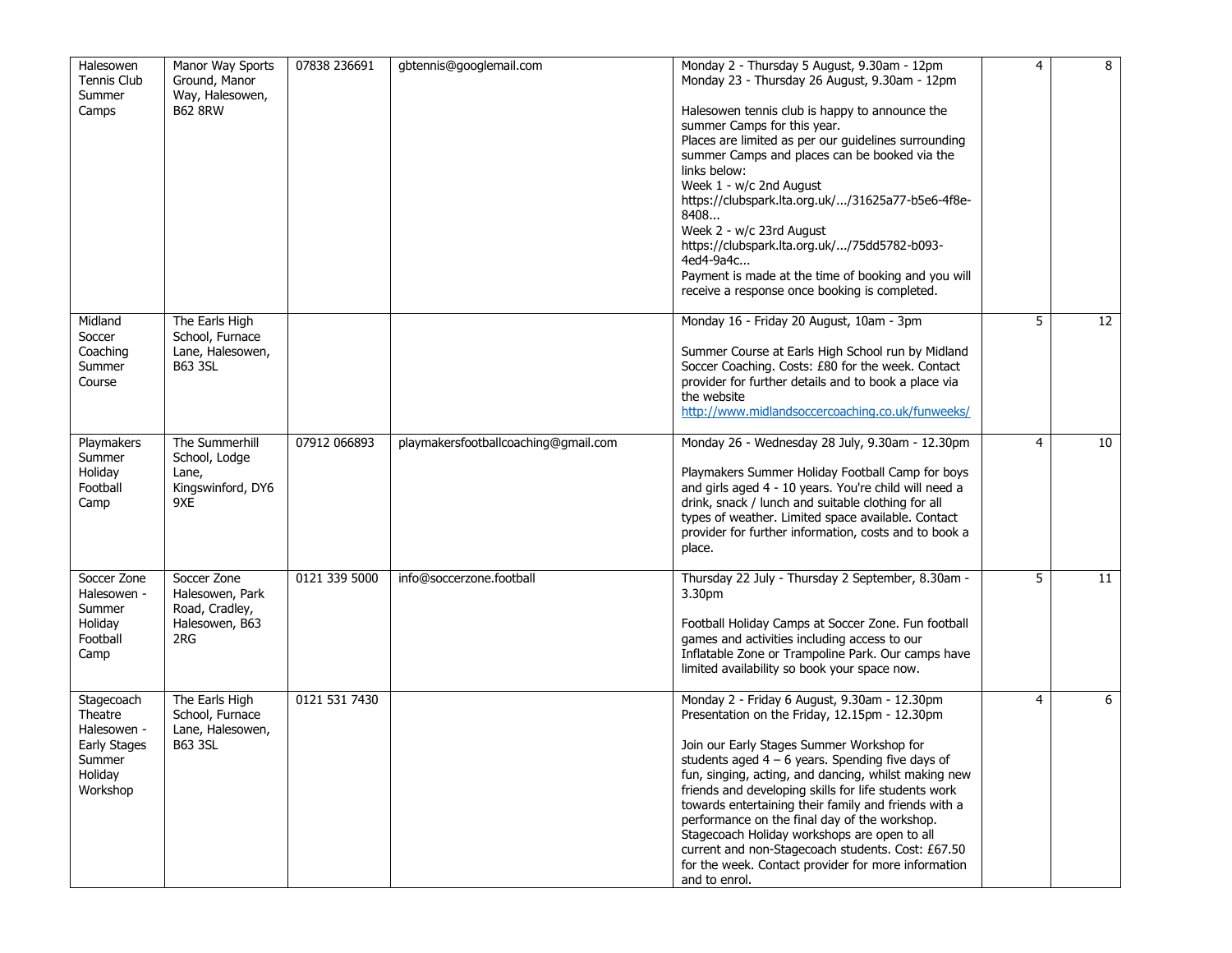| Stagecoach<br>Theatre<br>Halesowen -<br>Summer<br>Holiday<br>Workshop               | The Earls High<br>School, Furnace<br>Lane, Halesowen,<br><b>B63 3SL</b>          | 0121 531 7430 |                                      | Monday 2 - Thursday 5 August, 10am - 4pm &<br>Friday 6 August, 10am - 7pm. Presentation on the<br>Friday, 6pm - 7pm<br>Stagecoach Halesowen offers their annual<br>opportunity for Non-Stagecoach students to join in<br>the fun of the performing arts world. Working with<br>our regular Stagecoach Halesowen students and our<br>professional team of teachers' students produce a<br>show in a week. Students spend five days singing,<br>acting and dancing, whilst making new friends and<br>developing skills for life as they work towards<br>entertaining their family and friends with a show<br>performance on the final day of the workshop. We<br>all look forward to welcoming you to Stagecoach<br>Halesowen. Cost: £135 for the week. Contact<br>provider for more information and to book places. | 6 | $\overline{18}$ |
|-------------------------------------------------------------------------------------|----------------------------------------------------------------------------------|---------------|--------------------------------------|--------------------------------------------------------------------------------------------------------------------------------------------------------------------------------------------------------------------------------------------------------------------------------------------------------------------------------------------------------------------------------------------------------------------------------------------------------------------------------------------------------------------------------------------------------------------------------------------------------------------------------------------------------------------------------------------------------------------------------------------------------------------------------------------------------------------|---|-----------------|
| Stourbridge<br><b>Tennis Club</b><br>Summer<br>Holiday Junior<br><b>Tennis Camp</b> | Sugarloaf Lane,<br>Iverley,<br>Stourbridge, DY7<br>6PS                           | 01384 393613  | info@stourbridge-tennis-squash.co.uk | Tuesday 27 - Thursday 29 July, 9am - 3pm<br>Tuesday 17 - Thursday 19 August, 9am - 3pm<br>Tuesday 24 - Thursday 26 August, 9am - 3pm<br>Stourbridge Tennis Club Summer Holiday Junior<br>Tennis Camps. Full & Half Days available. Limited<br>places available. Contact provider for further<br>information, costs and to book a place.                                                                                                                                                                                                                                                                                                                                                                                                                                                                            | 4 | 16              |
| Sports Depo -<br>Summer<br>Holiday Multi<br>Sports Camp                             | Withymoor Primary<br>School, Gayfield<br>Avenue, Brierley<br>Hill, DY5 2BH       |               | sportsdepo@hotmail.com               | Tuesday 20 July - Friday 20 August, 8am - 5pm<br>Summer Holiday Multi Sports Camp at Withymoor<br>Primary. Government guidelines will be adhered to<br>at all times. Children to bring a packed lunch and a<br>bottle of water. For further information, costs and to<br>book a place, e-mail sportsdepo@hotmail.com                                                                                                                                                                                                                                                                                                                                                                                                                                                                                               | 5 | 13              |
| Stourbridge<br>Rugby Club -<br>Summer<br><b>Rugby Camps</b>                         | Stourton Park,<br>Bridgnorth Road,<br>Stourton,<br>Stourbridge, DY7<br>6QZ       | 01384 395000  | community@stourbridgerugby.com       | Thursday 22 & Friday 23 July, 9.30am - 3pm<br>Monday 23 - Thursday 26 August, 9.30am - 3pm<br>Stourbridge Rugby will be hosting Summer Rugby<br>Camps for boys and girls aged between 5 and 15.<br>Costs: £20 per day, £50 for 3 days & £90 for 6 days.<br>Book your children's places at https://www.clubs-<br>hub.com/stourbridgerugby/                                                                                                                                                                                                                                                                                                                                                                                                                                                                          | 5 | 15              |
| Summer<br>Touchline<br>Rugby Camp                                                   | Dudley<br>Kingswinford<br>Rugby Club, Wall<br>Heath,<br>Kingswinford, DY6<br>0AW | 07554 017173  | info@touchlinesportscoaching.com     | Tuesday 17 - Thursday 19 August, 9am - 3pm<br>DKRFC are pleased to announce that we have again<br>linked up with Touchline Coaching to put on a<br>Summer Rugby Camp in August. Please pre-book<br>your place, payment will be on the day, either cash<br>or cheque. Contact provider for further details.                                                                                                                                                                                                                                                                                                                                                                                                                                                                                                         | 6 | 14              |